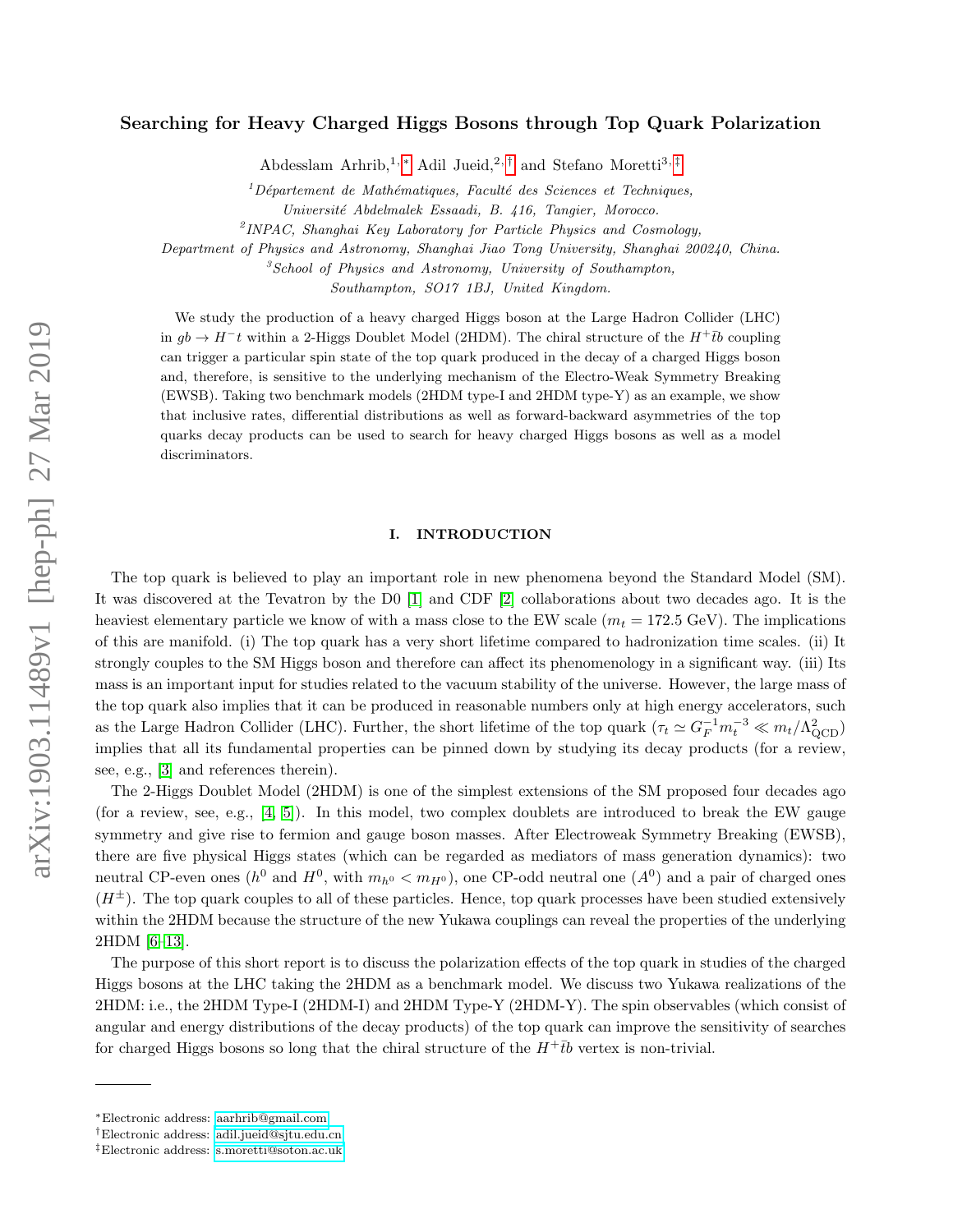

2



<span id="page-1-0"></span>FIG. 1: Left: The chiral form factors of the  $H^+\bar{t}b$  vertex as a function of tan β for the 2HDM-I (red) and 2HDM-Y (blue), where the overlapping solid(separate dashed) lines show the  $L(R)$ -handed components. Right: The  $H^{\pm}$  production cross section as a function of tan  $\beta$  in the 2HDM-I (blue) and 2HDM-II (green), where the solid(dashed) lines show the cross sections for  $m_{H^{\pm}} = 200 \text{ GeV} (m_{H^{\pm}} = 500 \text{ GeV}).$ 

# II. PRODUCTION OF CHARGED HIGGS BOSONS IN ASSOCIATION WITH TOPS

For details about the model and the constraints used in this study, we refer the interested reader to [\[14\]](#page-5-7). It is customary to study  $H^{\pm}$  production in association with a top quark  $(bg \to tH^{-} + c.c.)$  [\[5\]](#page-5-4) so that the cross section is controlled by the  $H^+t\bar{b}$  coupling. It is convenient to write the aforementioned vertex in the form

$$
g_{\bar{t}bH^{+}} = i\left(C_{L}P_{L} + C_{R}P_{R}\right),\tag{1}
$$

with  $C_L = \frac{1}{\sqrt{2}}$  $\frac{1}{2v}m_t\kappa_u^A$  and  $C_R = \frac{1}{\sqrt{2}}$  $\frac{1}{2v}m_b\kappa_d^A$ , wherein  $\kappa_{u,d}^A$  are the Yukawa couplings (please see, e.g., [\[15\]](#page-5-8) from more details about the phenomenology of the Yukawa sector in the 2HDM). The nature of the chiral structure of the  $H^+t\bar{b}$  coupling depends on tan  $\beta$ . First, in the 2HDM-I (and 2HDM-X), both the R- and L-handed components are proportional to  $1/\tan \beta$  and hence, given that  $C_L \propto m_t$  while  $C_R \propto m_b$ , the  $H^+ \bar{t}b$  coupling is dominated by the L-handed component. In contrast, in the 2HDM-II (and 2HDM-Y), the L- and R-handed components of the  $H^+ \bar{t}b$  coupling behave differently depending on tan β: (i) for tan  $\beta < \sqrt{m_t/m_b}$  (tan  $\beta > \sqrt{m_t/m_b}$ ) the coupling is dominated by the  $L(R)$ -handed component; (ii) for tan  $\beta \approx \sqrt{m_t/m_b}$ , the coupling is purely scalar (with no  $\gamma_5$  structure). We display in Fig. [1](#page-1-0) the dependence of the chiral components  $C_{L,R}$  of the  $H^+ \bar{t}b$  vertex and the production cross section upon tan  $\beta$ . We can see that the cross section in the 2HDM-Y falls to a dip around tan<sup>2</sup>  $\beta \approx m_t/m_b$  and then increases for large tan  $\beta$ . In the 2HDM-I, however, it decreases always for increasing tan β. As for the  $H^+t\bar{b}$  vertex, we notice first that  $C_L$  is decreasing as a function of tan β in both types of 2HDM (the corresponding lines in fact overlap). However, in the 2HDM-Y,  $C_R$  can be about two orders of magnitude larger than  $C_L$  for large tan  $\beta$  values.

For definiteness, in what follows, we will choose our benchmark scenarios with tan  $\beta = 1$  for the 2HDM-I and  $\tan \beta = 50$  for the 2HDM-Y which give:

- $(C_L, C_R) = (0.94, -0.025)$  for 2HDM-I;
- $(C_L, C_R) = (0.019, 1.3)$  for 2HDM-Y.

Before closing this section, we briefly discuss Next-to-Leading Order (NLO) QCD corrections to the production cross section. It was shown that corrections to kinematical quantities (such as the b-jet transverse momentum) imply an almost constant K-factor [\[16\]](#page-5-9). These corrections also improve the agreement between the 4-Flavor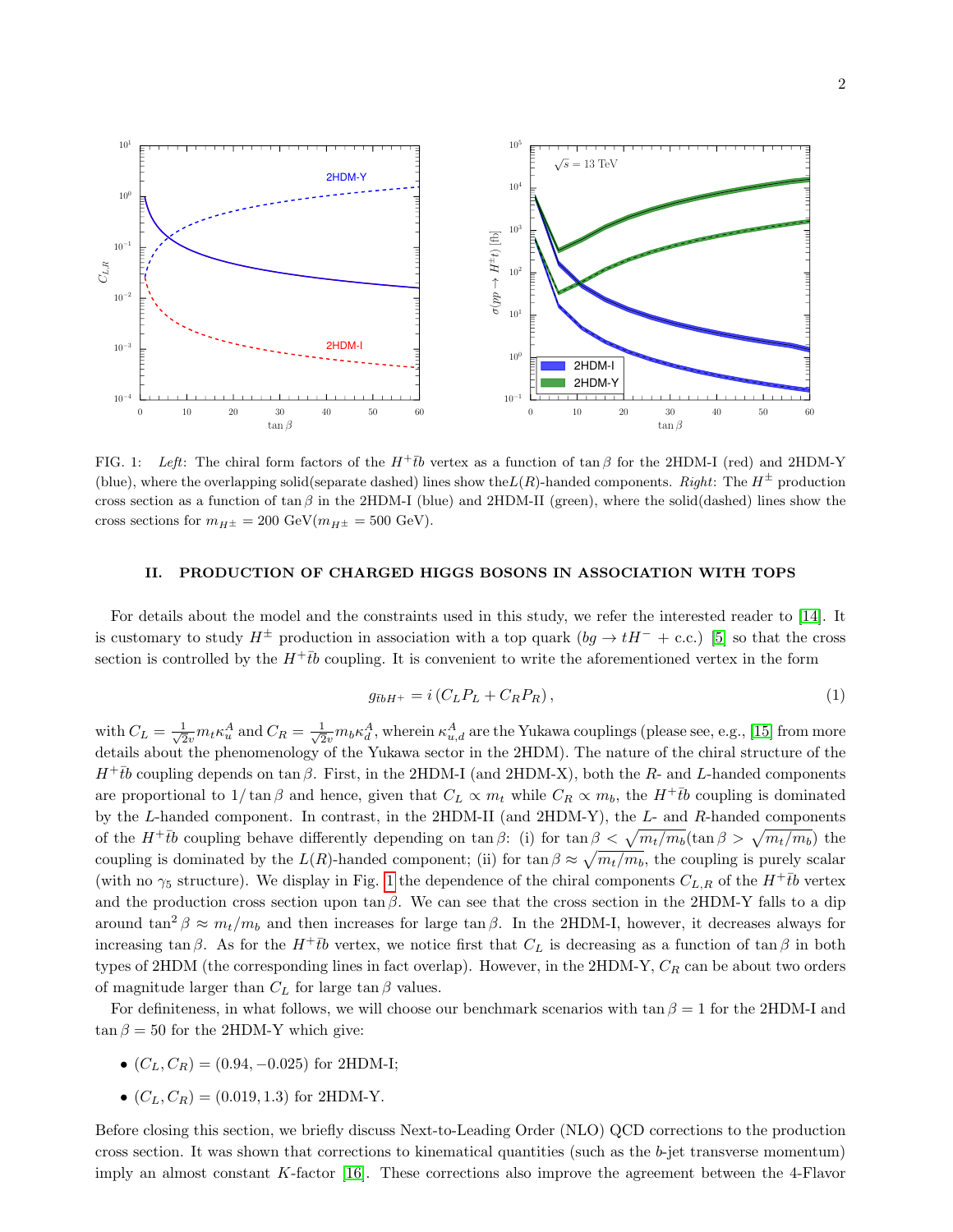scheme (4FS) and 5-Flavor Scheme  $(5FS)^1$ . The authors of [\[18\]](#page-5-10) have found that spin observables used in this paper are mildly dependent on the perturbative order used in the calculations: specifically,  $(i)$  no substantial corrections to angular observables and  $(ii)$  constant corrections to observables based on the b-jet energy distribution.

## III. PHENOMENOLOGICAL SETUP

In this section, we discuss the observables that we have used to study the sensitivity of this production process to top polarization effects, as a function of tan  $\beta$  and  $m_{H^{\pm}}$ . We believe that these observables are important to pursue two goals: (i) distinguish the signal from the SM backgrounds and (ii) disentangle different Yukawa realizations of the 2HDM from each other (or different BSM models from each other).

First, one can study the differential distribution in  $\cos \theta_{\ell}^a$  of the emerging lepton which is 100% correlated to the top quark producing it

<span id="page-2-0"></span>
$$
\frac{1}{\sigma} \frac{d\sigma}{d\cos\theta_{\ell}^a} = \frac{1}{2} \left( 1 + \alpha_{\ell^{\pm}} P_{t,\bar{t}} \cos\theta_{\ell}^a \right),\tag{2}
$$

wherein  $\alpha_{\ell}$  is the so-called spin analyzing power of the charged lepton and  $\theta_{\ell^a} = \angle(\hat{\ell}^{\pm}, \hat{S}_a)$ , with  $\hat{\ell}^{\pm}$  being the direction of flight of the charged lepton in the top quark rest frame and  $\hat{S}_a$  the spin quantization axis in the basis a. In this work, we focus on the helicity basis where the spin quantization axis is defined to be the direction of motion of the top quark in the so-called  $(t\bar{t})$  Zero Momentum Frame (ZMF). It was found that energy distributions of the decay products (and their ratios) in the laboratory frame are excellent probes of top quark polarization. These observables were proposed by [\[19\]](#page-5-11) as a probe of new physics and used as a way to probe anomalous  $W^+ \bar{t}b$  couplings in [\[20,](#page-5-12) [21\]](#page-6-0). They are given by

<span id="page-2-1"></span>
$$
u = \frac{E_{\ell}}{E_{\ell} + E_b}, \qquad z = \frac{E_b}{E_t}, \qquad x_{\ell} = \frac{2E_{\ell}}{m_t}, \tag{3}
$$

where  $E_{\ell}$ ,  $E_b$  and  $E_t$  are the energies of the charged lepton, b-jet and the top quark in the pp center-of-mass frame, respectively.

We use MADGRAPH5\_AMC@NLO [\[22\]](#page-6-1), MADSPIN [\[23\]](#page-6-2) and PYTHIA8 [\[24\]](#page-6-3) for the generation of the hardscattering processes at LO, decay of heavy-resonances and showering/hadronization, respectively. Then, RIVET 2.5.4 [\[25\]](#page-6-4) was used for particle-level analysis where jets are clustered with the help of FASTJETS [\[26\]](#page-6-5) using the anti-k⊥ algorithm with jet radius  $D = 0.5$ . Top quark candidates were reconstructed using the PSEUDOTOP definition [\[27\]](#page-6-6) used widely by the ATLAS and CMS collaborations. We finally use a RIVET analysis for the validation of the CMS measurement of the  $t\bar{t}$  differential cross section at  $\sqrt{s} = 8$  TeV [\[28\]](#page-6-7).

## IV. RESULTS

Events are selected if they contain exactly one isolated charged lepton (electron or muon not from tau decays), at least 5 jets (where at least 3 of these are b-tagged) and missing transverse energy (which corresponds to the SM neutrinos from  $W^{\pm}$  boson decays). We require the presence of one electron(muon) with  $p_T > 30$  GeV( $p_T > 27$ GeV) and  $|\eta| < 2.5(|\eta| < 2.4$ . The missing transverse energy is required to satisfy  $E_T^{\text{miss}} > 20$  GeV. We first require  $p_T > 30$  GeV and  $|\eta| < 2.4$  for all the jets in an event. We then refine our selection criteria by vetoing events which do not have a leading jet with  $p_T > 50$  GeV. This set of cuts will be denoted by CUTS1. We impose two additional cuts, denoted by CUTS2(CUTS3) on the scalar sum of the jet transverse momenta: i.e. we impose  $H_T > 500$  GeV(1000 GeV).

<sup>&</sup>lt;sup>1</sup> We notice that the  $gg \to \bar{b}tH^-$  process is the 4FS equivalent of the  $bg \to tH^-$  channel in the 5FS [\[17\]](#page-5-13).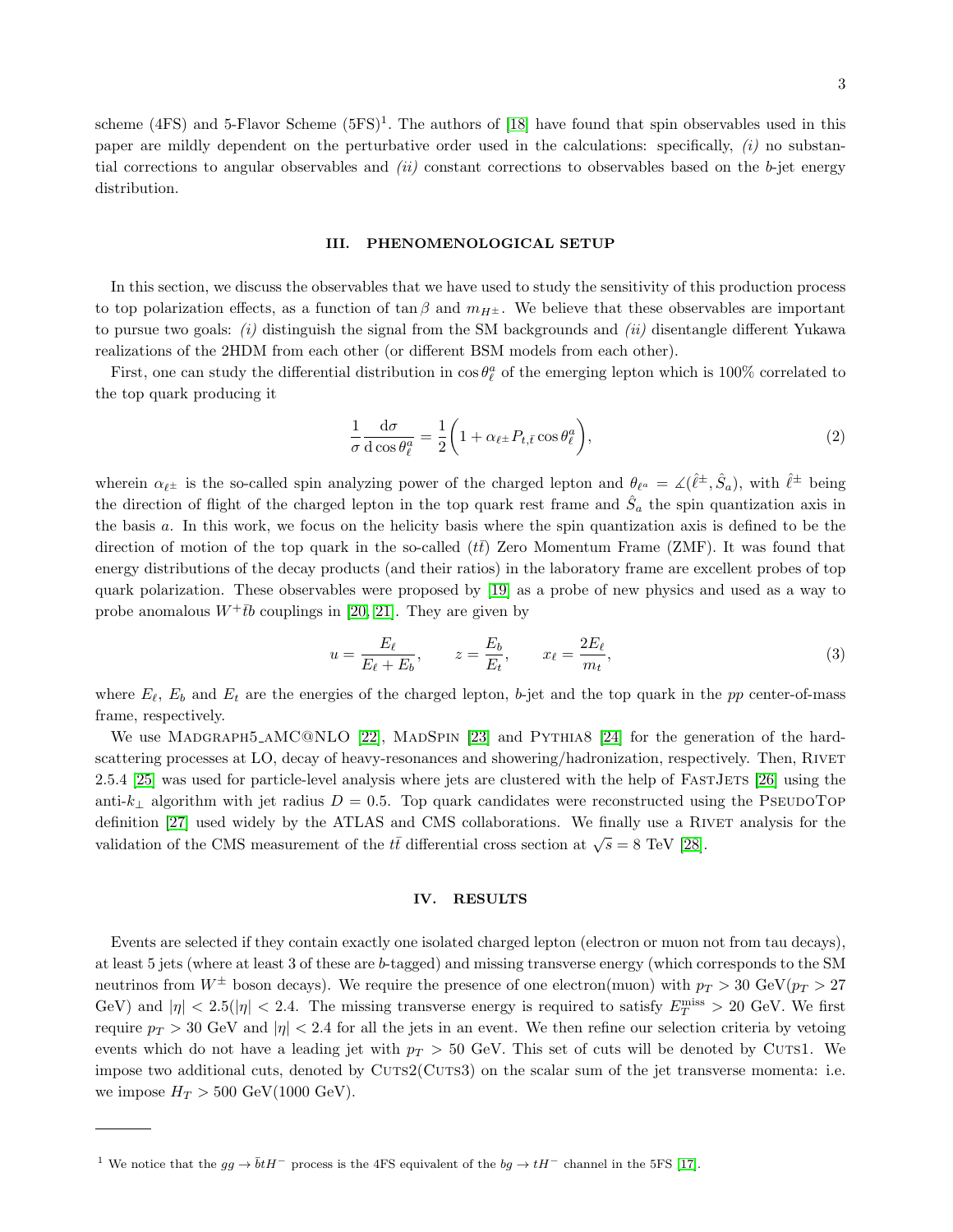<span id="page-3-0"></span>

| TABLE I: Signal significance of the two types of 2HDM that we study for $m_{H\pm} = 300,400$ and 500 GeV in the 2HDM- |  |  |
|-----------------------------------------------------------------------------------------------------------------------|--|--|
| I and $m_{H^+}$ = 500,600 and 700 GeV in the 2HDM-Y. The numbers outside (inside) the brackets refer to the case of   |  |  |
| $200(1000)$ fb <sup>-1</sup> of total luminosity. Normalization is according to the matched flavor scheme discussed.  |  |  |

| $\mathcal{L} = 200$ (1000) fb <sup>-1</sup> |                                                                                                                    |     |     |                                                                                    |     |     |  |
|---------------------------------------------|--------------------------------------------------------------------------------------------------------------------|-----|-----|------------------------------------------------------------------------------------|-----|-----|--|
| 2HDM-I                                      |                                                                                                                    |     |     | $2HDM-Y$                                                                           |     |     |  |
| $m_{H^{\pm}}$ [GeV]                         | 300                                                                                                                | 400 | 500 | 500                                                                                | 600 | 700 |  |
|                                             | Initial events $12.63$ $(28.24)$ $5.94$ $(13.29)$ $3.01$ $(6.74)$ $5.71$ $(12.77)$ $3.03$ $(6.77)$ $1.68$ $(3.75)$ |     |     |                                                                                    |     |     |  |
| CUTS1                                       |                                                                                                                    |     |     | 37.42 (83.32) 20.41 (45.36) 11.30 (25.32) 19.15 (43.14) 10.93 (24.68) 6.43 (14.31) |     |     |  |
| CUTS2                                       |                                                                                                                    |     |     | 25.92 (57.67) 18.61 (41.47) 12.36 (27.82) 20.53 (46.21) 12.80 (28.82) 7.78 (17.31) |     |     |  |
| CUTS3                                       |                                                                                                                    |     |     | 10.53 (22.83) 8.12 (17.64) 6.16 (13.62) 10.00 (22.55) 7.71 (17.66) 5.87 (13.26)    |     |     |  |

<span id="page-3-1"></span>TABLE II: The asymmetries  $A_{\theta_{\ell}}, A_{x_{\ell}}$  and  $A_u$  for the SM background, 2HDM-I and 2HDM-Y. For each asymmetry, the first row corresponds to the values computed after basic selections while the second row corresponds to the values of  $A_X$ after requiring  $H_T > 1000$  GeV. The quoted errors for each asymmetry correspond to statistical uncertainties.

|                     | Asymmetry BACKGROUND |                   | 2HDM-I            |                   |                                                                                                                               | 2HDM-Y                                            |                   |
|---------------------|----------------------|-------------------|-------------------|-------------------|-------------------------------------------------------------------------------------------------------------------------------|---------------------------------------------------|-------------------|
|                     |                      | $300 \text{ GeV}$ | $400 \text{ GeV}$ | $500 \text{ GeV}$ | $500 \text{ GeV}$                                                                                                             | $600 \text{ GeV}$                                 | $700 \text{ GeV}$ |
| $A_{\theta_{\ell}}$ | $-0.04 \pm 0.001$    | $0.05 + 0.003$    | $0.14 \pm 0.004$  | $0.20 + 0.005$    |                                                                                                                               | $-0.27 \pm 0.004 -0.28 \pm 0.005 -0.31 \pm 0.007$ |                   |
|                     | $-0.01 + 0.003$      | $0.01 + 0.014$    | $0.08 \pm 0.012$  | $0.13 + 0.013$    |                                                                                                                               | $-0.28 \pm 0.009 -0.28 \pm 0.011 -0.31 \pm 0.013$ |                   |
| $A_{x_{\ell}}$ .    | $0.37 + 0.001$       | $0.40 \pm 0.003$  | $0.52 \pm 0.003$  | $0.65 + 0.004$    | $0.21 \pm 0.004$                                                                                                              | $0.27 + 0.005$                                    | $0.33 + 0.007$    |
|                     | $0.54 + 0.003$       | $0.53 \pm 0.008$  | $0.57 + 0.009$    | $0.65 + 0.010$    | $0.30 \pm 0.009$                                                                                                              | $0.33 + 0.010$                                    | $0.38 \pm 0.012$  |
| $A_{u}$             |                      |                   |                   |                   | $-0.35 \pm 0.001$ $-0.30 \pm 0.003$ $-0.22 \pm 0.004$ $-0.16 \pm 0.005$ $-0.58 \pm 0.003$ $-0.58 \pm 0.004$ $-0.58 \pm 0.006$ |                                                   |                   |
|                     |                      |                   |                   |                   | $-0.35 \pm 0.003$ $-0.27 \pm 0.009$ $-0.31 \pm 0.011$ $-0.26 \pm 0.012$ $-0.63 \pm 0.008$ $-0.64 \pm 0.009$ $-0.62 \pm 0.010$ |                                                   |                   |

For the production of a charged Higgs boson in association with a top quark followed by the  $H^{\pm} \to tb$  decay, where one top decays hadronically and the other one leptonically, there are many background contributions. The most important ones are the exclusive production of a top (anti)quark pair in association with a b-quark (i.e.,  $t\bar{t}b$  + c.c.), top quark pair production in association with a light jet and  $t\bar{t}$  inclusive production. The first one is completely irreducible while the second one might contribute since the associated light jet can be mis-tagged as a b-jet, then, the third background is partially reducible since the production of additional b-quarks is possible from the parton shower, notably in  $g \to b\bar{b}$  splitting, but it is not a leading effect. There are further possible background processes, such as single top, di-boson and  $W^{\pm}$  + jet production, but these are generally negligible compared to the previous ones.

Using a standard top (anti)quark reconstruction procedure on both heavy flavor states combined with the requirements on jet activity and the cuts in  $H<sub>T</sub>$  will reduce substantially the background. To enable the possible observation of a signal, we compute its significance defined as [\[29\]](#page-6-8)

$$
S = \sqrt{2\left((N_s + N_b)\log\left(1 + \frac{N_s}{N_b}\right) - N_s\right)},\tag{4}
$$

where  $N_s(N_b)$  is the number of signal(background) events after a given selection. We finally compute these for  $\mathcal{L} = 200$  and 1000 fb<sup>-1</sup> of integrated LHC luminosity. The obtained values are displayed in Tab. [I.](#page-3-0)

In the left panel of Fig. [2,](#page-4-0) we show the  $\cos \theta_{\ell}^{k}$  spectrum for the irreducible SM background (denoted by SM) as well as the 2HDM-I and 2HDM-Y after applying the basic selections. We can see clearly that the Sm curves exhibit almost no dependence on  $\cos \theta_{\ell}^{k}$  except for some negative values of it. The interesting observation is that the 2HDM-I and 2HDM-Y have opposite slopes and hence different polarization with different sign. We can see that, in 2HDM-Y, the  $\cos \theta_{\ell}^{k}$  is not able to distinguish between the different masses of the charged Higgs. The u-variable is displayed in the right panel of Fig. [2](#page-4-0) for the Sm plus the 2HDM-I and 2HDM-Y for  $m_{H^{\pm}} = 500$  GeV. We can see that u is more sensitive and can efficiently separate between the three different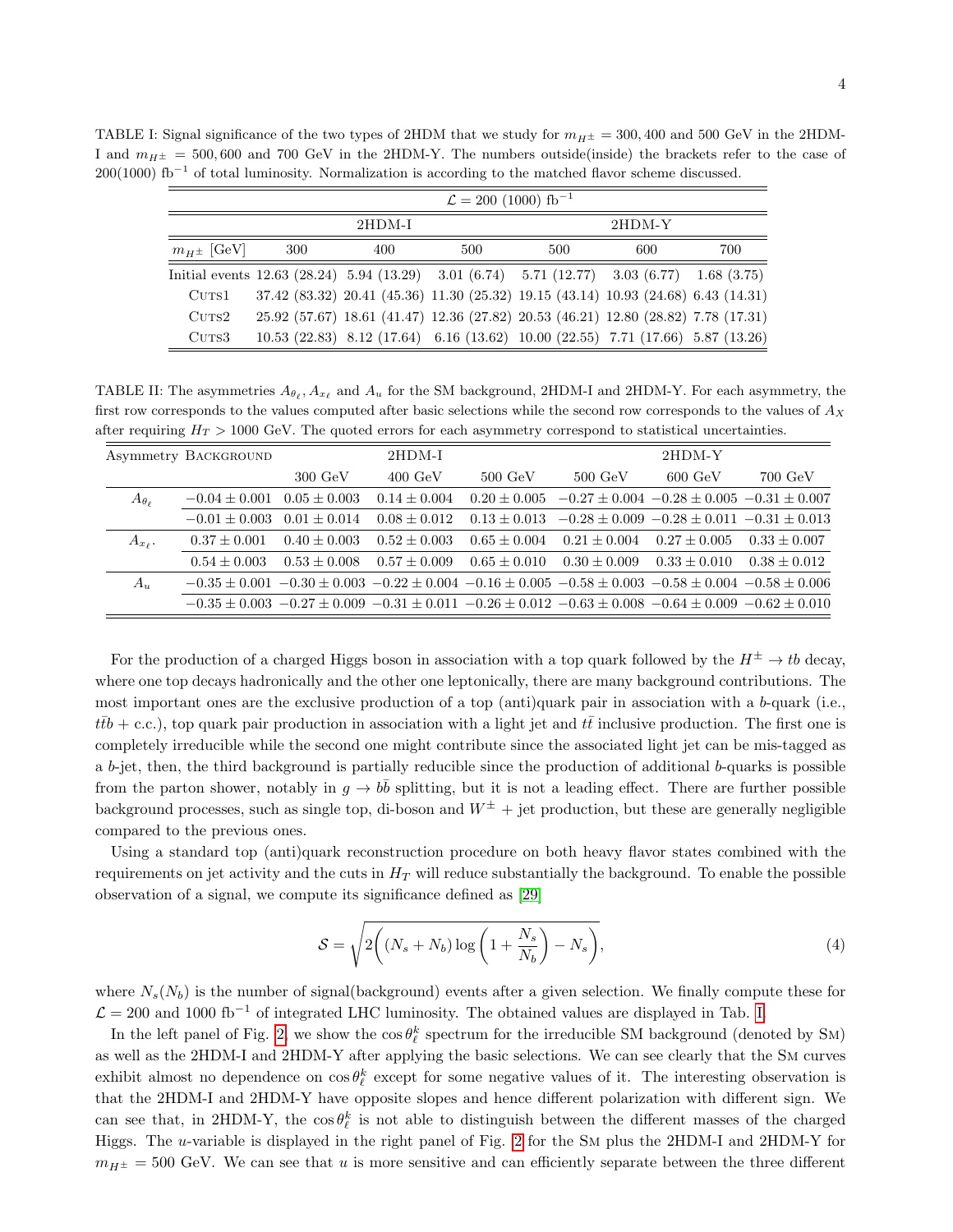

<span id="page-4-0"></span>FIG. 2: Left: The  $\cos \theta_{\ell}^{k}$  distributions for the SM (solid black), 2HDM-I (solid red, green and blue) and 2HDM-Y (dashed red, green and blue). Right: The u distributions for the SM (black), 2HDM-I (blue) and 2HDM-Y (red). Data are for  $\sqrt{s} = 13$  TeV and  $\mathcal{L} = 1000$  fb<sup>-1</sup>. The shading represents the statistical MC uncertainty on the distributions. In the right panel, the distributions for 2HDM-I and 2HDM-Y correspond to  $m_{H^{\pm}} = 500$  GeV. Results are shown after applying the basic selections denoted by CUTS1.

models<sup>2</sup>.

To quantify the sensitivity of the spin observables on the modelling paradigm, we suggest the use of forwardbackward asymmetries constructed from the observables defined in Eqs.  $(2)-(3)$  $(2)-(3)$  $(2)-(3)$ . Asymmetries are resilient to NLO QCD corrections and the choice of flavor scheme. We define an asymmetry  $A_X$  as

$$
A_X = \frac{\sigma(X > X_c) - \sigma(X < X_c)}{\sigma(X > X_c) + \sigma(X < X_c)},
$$
\n<sup>(5)</sup>

with  $X = \cos \theta_{\ell}^{k}$ ,  $x_{\ell}$ , u and where  $X_c$  is a reference point for the asymmetry  $A_X$ . In the present study, we choose the following references points:  $\cos \theta_{\ell,c}^k = 0, x_{\ell,c} = 0.6$  and  $u_c = 0.5$ . In Tab. [II,](#page-3-1) we show the values of the three asymmetries in the SM and the two usual 2HDM types. It is clear that  $A_{\theta_\ell}$  can distinguish between the SM and the two realizations of the 2HDM considered here. Furthermore, this asymmetry can even distinguish between the different masses for the 2HDM-I case. Further, for the 2HDM-Y,  $A_{\theta_{\ell}}$  is insensitive to the mass of the charged Higgs boson. However,  $A_{x_\ell}$  is able to remove this degeneracy for the 2HDM-Y.

## V. CONCLUSIONS

We studied the sensitivity to spin observables in charged Higgs boson searches at the LHC. We have shown that these observables (both angles and energies of the  $H^{\pm}$  decay products) may improve the sensitivity of the LHC upon charged Higgs boson signals which can be further improved if forward-backward asymmetries are used. Further, we found out that these observables can be used for characterization analyses as post-discovery tools. We would expect that a fully-fledged signal-to-background selection should be attempted now by ATLAS and CMS, possibly in conjunction with machine learning methods trained to acquire the spin dynamics affecting differently an  $H^{\pm}$  induced signal and SM background. We illustrated that these kinematical variables (and the asymmetries constructed out of them) are resilient to NLO QCD corrections and the choice of the flavor scheme inside the proton. Finally, we should close by remarking that our approach can be exploited for a variety of

 $2$  For more details about the results, please see [\[14\]](#page-5-7).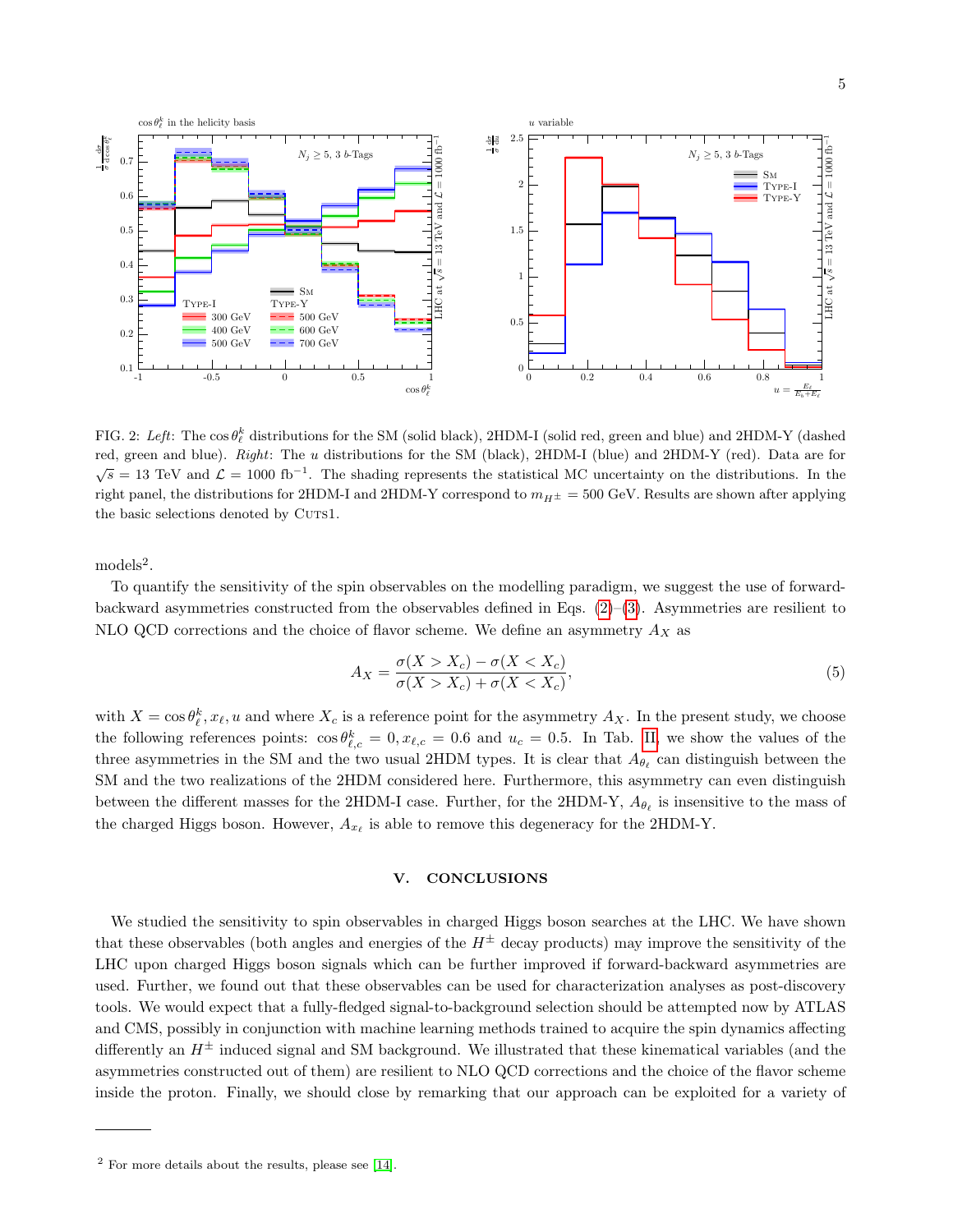other new physics frameworks containing such (pseudo)scalar charged states so long that they induce chiral structures in the  $H^+ \bar{t}b$  vertex that are predominantly L- or R-handed.

## Acknowledgments

The work of AJ is supported by CEPC theory program and by the National Natural Science Foundation of China under the Grants No. 11875189 and No.11835005. SM is supported in part through the NExT Institute and the STFC CG ST/L000296/1. AA and SM acknowledge funding via the H2020-MSCA-RISE-2014 grant no. 645722 (NonMinimalHiggs).

- <span id="page-5-0"></span>[1] D0 Collaboration, S. Abachi et al., Observation of the top quark, Phys. Rev. Lett. 74 (1995) 2632–2637, [[hep-ex/9503003](http://arxiv.org/abs/hep-ex/9503003)].
- <span id="page-5-1"></span>[2] CDF Collaboration, F. Abe et al., Observation of top quark production in  $\bar{p}p$  collisions, Phys. Rev. Lett. **74** (1995) 2626–2631, [[hep-ex/9503002](http://arxiv.org/abs/hep-ex/9503002)].
- <span id="page-5-2"></span>[3] W. Bernreuther, *Top quark physics at the LHC*, *J. Phys.* **G35** (2008) 083001, [[arXiv:0805.1333](http://arxiv.org/abs/0805.1333)].
- <span id="page-5-3"></span>[4] G. C. Branco, P. M. Ferreira, L. Lavoura, M. N. Rebelo, M. Sher, and J. P. Silva, Theory and phenomenology of two-Higgs-doublet models, Phys. Rept.  $516$  (2012) 1-102,  $[arXiv:1106.0034]$  $[arXiv:1106.0034]$  $[arXiv:1106.0034]$ .
- <span id="page-5-4"></span>[5] A. G. Akeroyd et al., *Prospects for charged Higgs searches at the LHC*, *Eur. Phys. J.* **C77** (2017), no. 5 276, [[arXiv:1607.01320](http://arxiv.org/abs/1607.01320)].
- <span id="page-5-5"></span>[6] A. Stange and S. Willenbrock, Yukawa correction to top quark production at the Tevatron, Phys. Rev. D48 (1993) 2054–2061, [[hep-ph/9302291](http://arxiv.org/abs/hep-ph/9302291)].
- [7] H.-Y. Zhou, C.-S. Li, and Y.-P. Kuang, Yukawa corrections to top quark production at the LHC in two Higgs doublet models, Phys. Rev. D55 (1997) 4412–4420, [[hep-ph/9603435](http://arxiv.org/abs/hep-ph/9603435)].
- [8] W. Hollik, W. M. Mosle, and D. Wackeroth, Top pair production at hadron colliders in nonminimal standard models, Nucl. Phys. B516 (1998) 29–54, [[hep-ph/9706218](http://arxiv.org/abs/hep-ph/9706218)].
- [9] A. Denner and A. H. Hoang, The Top decay  $t \lambda b$  W in the two Higgs doublet model, Nucl. Phys. **B397** (1993) 483–501.
- [10] W. Bernreuther, P. Gonzalez, and M. Wiebusch, The Top Quark Decay Vertex in Standard Model Extensions, Eur. Phys. J. C60 (2009) 197–211, [[arXiv:0812.1643](http://arxiv.org/abs/0812.1643)].
- [11] K. Huitu, S. Kumar Rai, K. Rao, S. D. Rindani, and P. Sharma, Probing top charged-Higgs production using top polarization at the Large Hadron Collider, JHEP 04 (2011) 026, [[arXiv:1012.0527](http://arxiv.org/abs/1012.0527)].
- [12] A. Arhrib and A. Jueid, tbW Anomalous Couplings in the Two Higgs Doublet Model, JHEP 08 (2016) 082, [[arXiv:1606.05270](http://arxiv.org/abs/1606.05270)].
- <span id="page-5-6"></span>[13] G. Eilam, J. L. Hewett, and A. Soni, Rare decays of the top quark in the standard and two Higgs doublet models, Phys. Rev. D44 (1991) 1473–1484. [Erratum: Phys. Rev.D59,039901(1999)].
- <span id="page-5-7"></span>[14] A. Arhrib, A. Jueid, and S. Moretti, Top quark polarization as a probe of charged Higgs bosons, Phys. Rev. D98 (2018), no. 11 115006, [[arXiv:1807.11306](http://arxiv.org/abs/1807.11306)].
- <span id="page-5-8"></span>[15] M. Aoki, S. Kanemura, K. Tsumura, and K. Yagyu, Models of Yukawa interaction in the two Higgs doublet model, and their collider phenomenology, Phys. Rev. D80 (2009) 015017, [[arXiv:0902.4665](http://arxiv.org/abs/0902.4665)].
- <span id="page-5-9"></span>[16] C. Degrande, M. Ubiali, M. Wiesemann, and M. Zaro, Heavy charged Higgs boson production at the LHC, JHEP 10 (2015) 145, [[arXiv:1507.02549](http://arxiv.org/abs/1507.02549)].
- <span id="page-5-13"></span>[17] M. Guchait and S. Moretti, Improving the discovery potential of charged Higgs bosons at Tevatron run II, JHEP 01 (2002) 001, [[hep-ph/0110020](http://arxiv.org/abs/hep-ph/0110020)].
- <span id="page-5-10"></span>[18] R. M. Godbole, L. Hartgring, I. Niessen, and C. D. White, Top polarisation studies in H<sup>−t</sup> and Wt production, JHEP 01 (2012) 011, [[arXiv:1111.0759](http://arxiv.org/abs/1111.0759)].
- <span id="page-5-11"></span>[19] J. Shelton, Polarized tops from new physics: signals and observables, Phys. Rev. D79 (2009) 014032, [[arXiv:0811.0569](http://arxiv.org/abs/0811.0569)].
- <span id="page-5-12"></span>[20] A. Prasath V, R. M. Godbole, and S. D. Rindani, Longitudinal top polarisation measurement and anomalous W tb coupling, Eur. Phys. J. C75 (2015), no. 9 402, [[arXiv:1405.1264](http://arxiv.org/abs/1405.1264)].